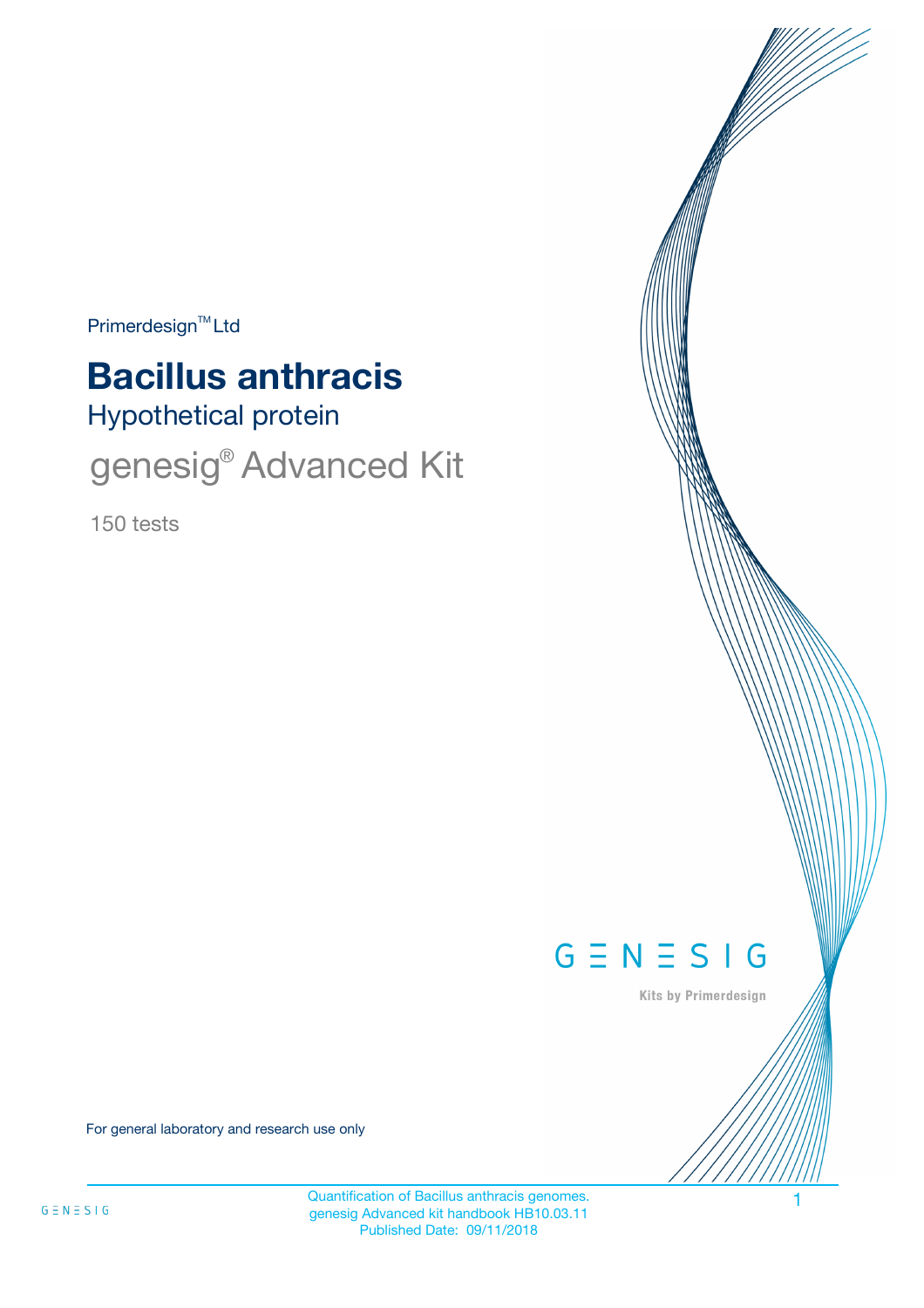## Introduction to Bacillus anthracis

Bacillus anthracis is a Gram-positive, rod-shaped, non-motile, spore bearing bacterium with a circular DNA genome of around 5.2Mbp with plasmids. B. anthracis is the only obligate pathogen within the Bacillus genus and causes Anthrax, an acute lethal infection of both ruminant animals and humans.

B. anthracis spores are soil borne and can survive for decades even under extreme and unfavourable conditions. Spores enter a host by inhalation, ingestion or via skin lesions. Subsequently they penetrate the blood stream, germinate and produce fatal toxins. pXO2 encodes the polyglutamyl capsule that [protects the organism from host phagocytosis. pXO1 plasmid encodes three proteins that in complex, form a toxin although two of these components are toxic in their own right: EF (oedema factor) increases cyclic AMP levels causing oedema while LF (Lethal factor) destroys white blood cells. PA (protective antigen) facilitates cell entry of the other two proteins by pore formation.

Cutaneous anthrax ,caused via spore contact with skin lesions, is the most common form in humans accounting for 90% of all reported cases and rarely fatal if treated. This form initially presents as a boil-like skin lesion between 2-3 days after exposure and eventually forms a painless ulcer with a black center (eschar). Individuals with the ingested, gastro-intestinal form undergo a similar disease progression but mortality rates are much higher. Higher still is the mortality rate of inhaled, pulmonary anthrax. Macrophages in the alveolar provide entry to the blood stream which can result in septic shock and respiratory difficulties progressing to organ failure.

Anthrax is generally treated with antibiotics with penicillin being the drug of choice with current vaccination offering only temporary protection.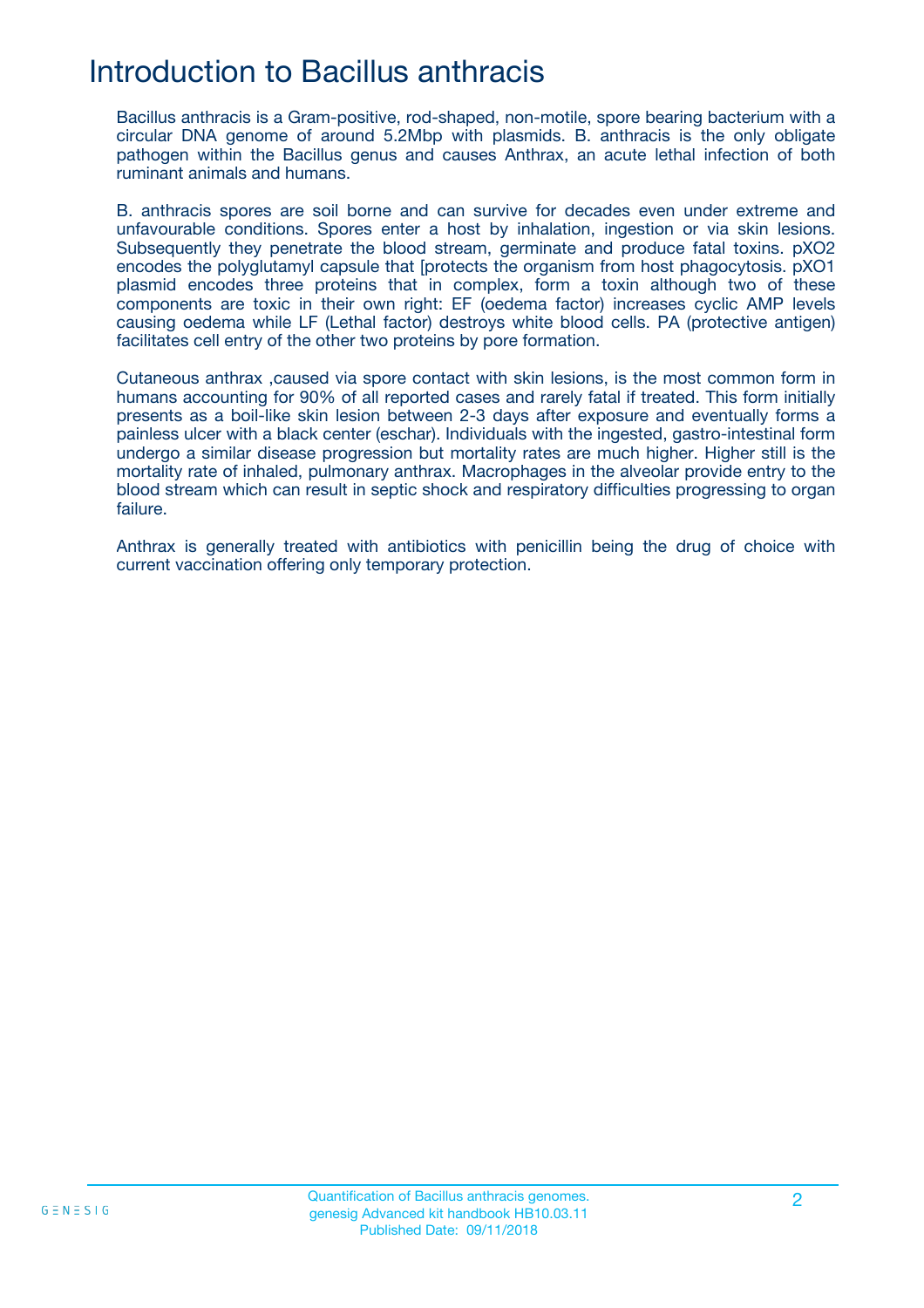# **Specificity**

The Primerdesign genesig Kit for Bacillus anthracis (B.anthracis) genomes is designed for the in vitro quantification of B.anthracis genomes. The kit is designed to have a broad detection profile. Specifically, the primers represent 100% homology with over 95% of the NCBI database reference sequences available at the time of design.

The dynamics of genetic variation means that new sequence information may become available after the initial design. Primerdesign periodically reviews the detection profiles of our kits and when required releases new versions.

If you require further information, or have a specific question about the detection profile of this kit then please send an e.mail to enquiry@primerdesign.co.uk and our bioinformatics team will answer your question.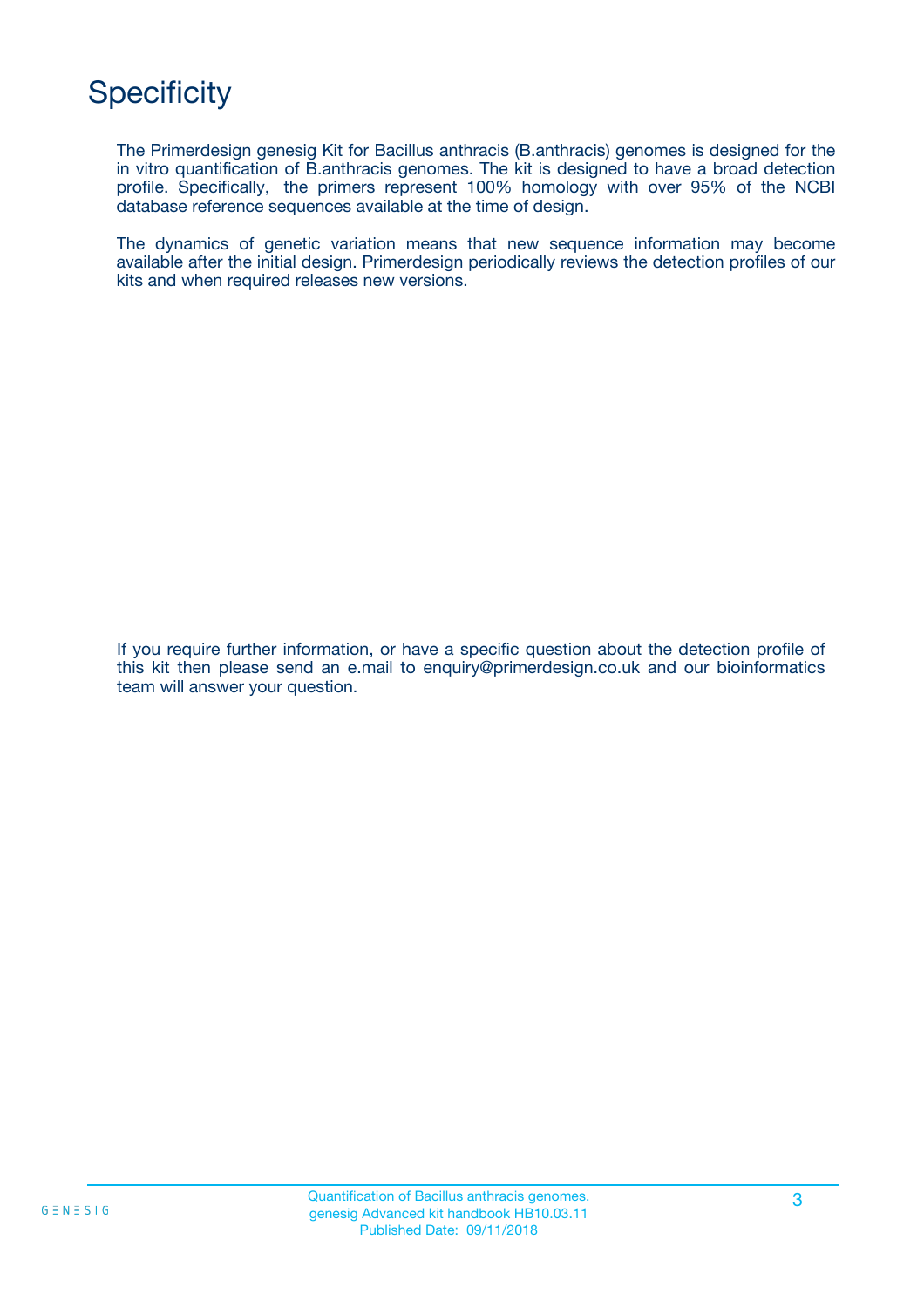# Kit contents

- **B.anthracis specific primer/probe mix (150 reactions BROWN)** FAM labelled
- **B.anthracis positive control template (for Standard curve RED)**
- **Internal extraction control primer/probe mix (150 reactions BROWN)** VIC labelled as standard
- **Internal extraction control DNA (150 reactions BLUE)**
- **Endogenous control primer/probe mix (150 reactions BROWN)** FAM labelled
- **RNase/DNase free water (WHITE)** for resuspension of primer/probe mixes
- **Template preparation buffer (YELLOW)** for resuspension of internal control template, positive control template and standard curve preparation

### Reagents and equipment to be supplied by the user

#### **Real-time PCR Instrument**

#### **Extraction kit**

This kit is recommended for use with genesig Easy DNA/RNA extraction kit. However, it is designed to work well with all processes that yield high quality RNA and DNA with minimal PCR inhibitors.

#### **oasig**TM **lyophilised or Precision**®**PLUS 2X qPCR Master Mix**

This kit is intended for use with oasig or PrecisionPLUS2X qPCR Master Mix.

**Pipettors and Tips**

**Vortex and centrifuge**

#### **Thin walled 1.5 ml PCR reaction tubes**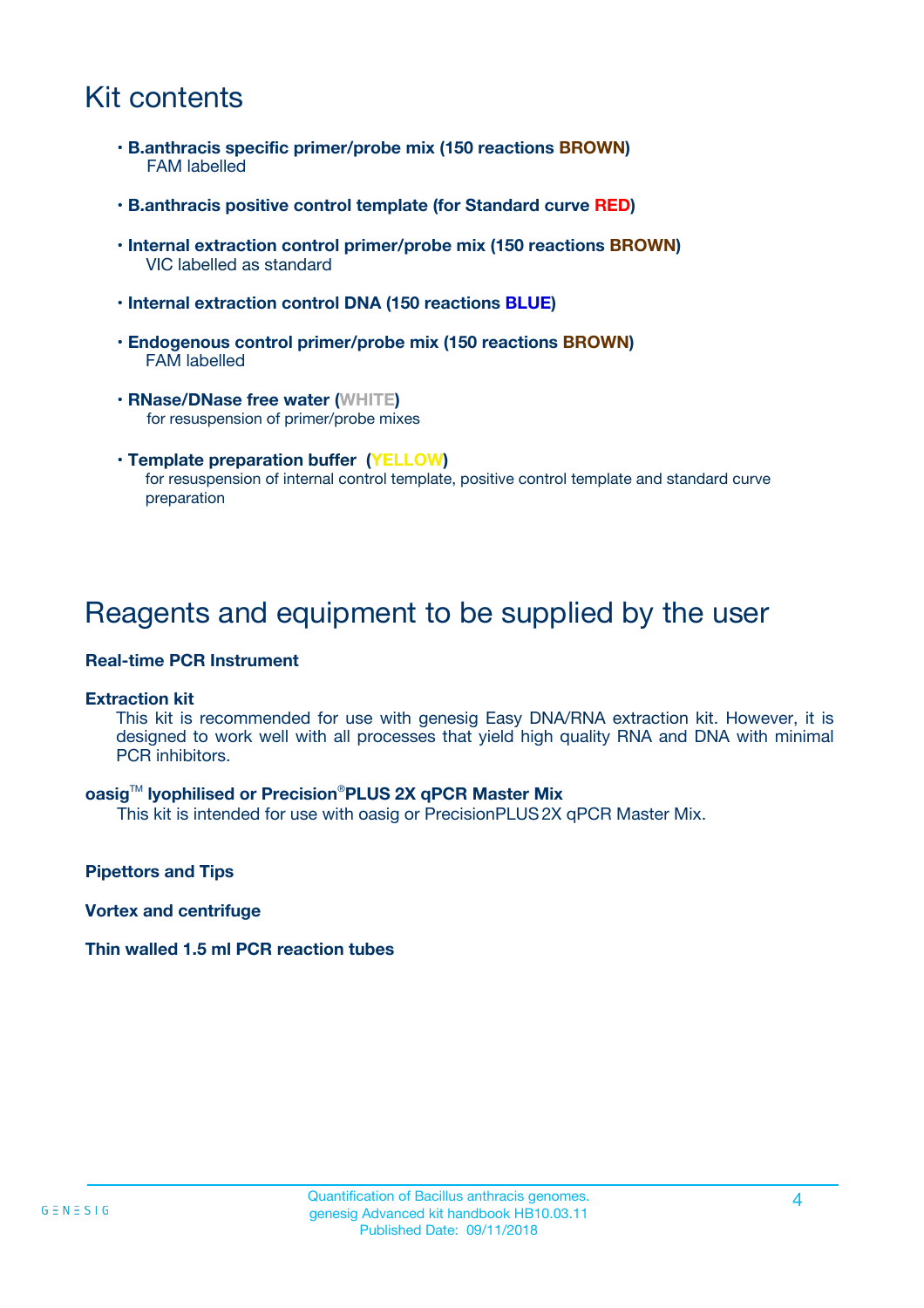### Kit storage and stability

This kit is stable at room temperature but should be stored at -20ºC on arrival. Once the lyophilised components have been resuspended they should not be exposed to temperatures above -20°C for longer than 30 minutes at a time and unnecessary repeated freeze/thawing should be avoided. The kit is stable for six months from the date of resuspension under these circumstances.

If a standard curve dilution series is prepared this can be stored frozen for an extended period. If you see any degradation in this serial dilution a fresh standard curve can be prepared from the positive control.

Primerdesign does not recommend using the kit after the expiry date stated on the pack.

### Suitable sample material

All kinds of sample material suited for PCR amplification can be used. Please ensure the samples are suitable in terms of purity, concentration, and DNA integrity (An internal PCR control is supplied to test for non specific PCR inhibitors). Always run at least one negative control with the samples. To prepare a negative-control, replace the template DNA sample with RNase/DNase free water.

### Dynamic range of test

Under optimal PCR conditions genesig B.anthracis detection kits have very high priming efficiencies of >95% and can detect less than 100 copies of target template.

### Notices and disclaimers

This product is developed, designed and sold for research purposes only. It is not intended for human diagnostic or drug purposes or to be administered to humans unless clearly expressed for that purpose by the Food and Drug Administration in the USA or the appropriate regulatory authorities in the country of use. During the warranty period Primerdesign genesig detection kits allow precise and reproducible data recovery combined with excellent sensitivity. For data obtained by violation to the general GLP guidelines and the manufacturer's recommendations the right to claim under guarantee is expired. PCR is a proprietary technology covered by several US and foreign patents. These patents are owned by Roche Molecular Systems Inc. and have been sub-licensed by PE Corporation in certain fields. Depending on your specific application you may need a license from Roche or PE to practice PCR. Additional information on purchasing licenses to practice the PCR process may be obtained by contacting the Director of Licensing at Roche Molecular Systems, 1145 Atlantic Avenue, Alameda, CA 94501 or Applied Biosystems business group of the Applera Corporation, 850 Lincoln Centre Drive, Foster City, CA 94404. In addition, the 5' nuclease assay and other homogeneous amplification methods used in connection with the PCR process may be covered by U.S. Patents 5,210,015 and 5,487,972, owned by Roche Molecular Systems, Inc, and by U.S. Patent 5,538,848, owned by The Perkin-Elmer Corporation.

# Trademarks

Primerdesign™ is a trademark of Primerdesign Ltd.

genesig $^\circledR$  is a registered trademark of Primerdesign Ltd.

The PCR process is covered by US Patents 4,683,195, and 4,683,202 and foreign equivalents owned by Hoffmann-La Roche AG. BI, ABI PRISM® GeneAmp® and MicroAmp® are registered trademarks of the Applera Genomics (Applied Biosystems Corporation). BIOMEK® is a registered trademark of Beckman Instruments, Inc.; iCycler™ is a registered trademark of Bio-Rad Laboratories, Rotor-Gene is a trademark of Corbett Research. LightCycler™ is a registered trademark of the Idaho Technology Inc. GeneAmp®, TaqMan® and AmpliTaqGold® are registered trademarks of Roche Molecular Systems, Inc., The purchase of the Primerdesign™ reagents cannot be construed as an authorization or implicit license to practice PCR under any patents held by Hoffmann-LaRoche Inc.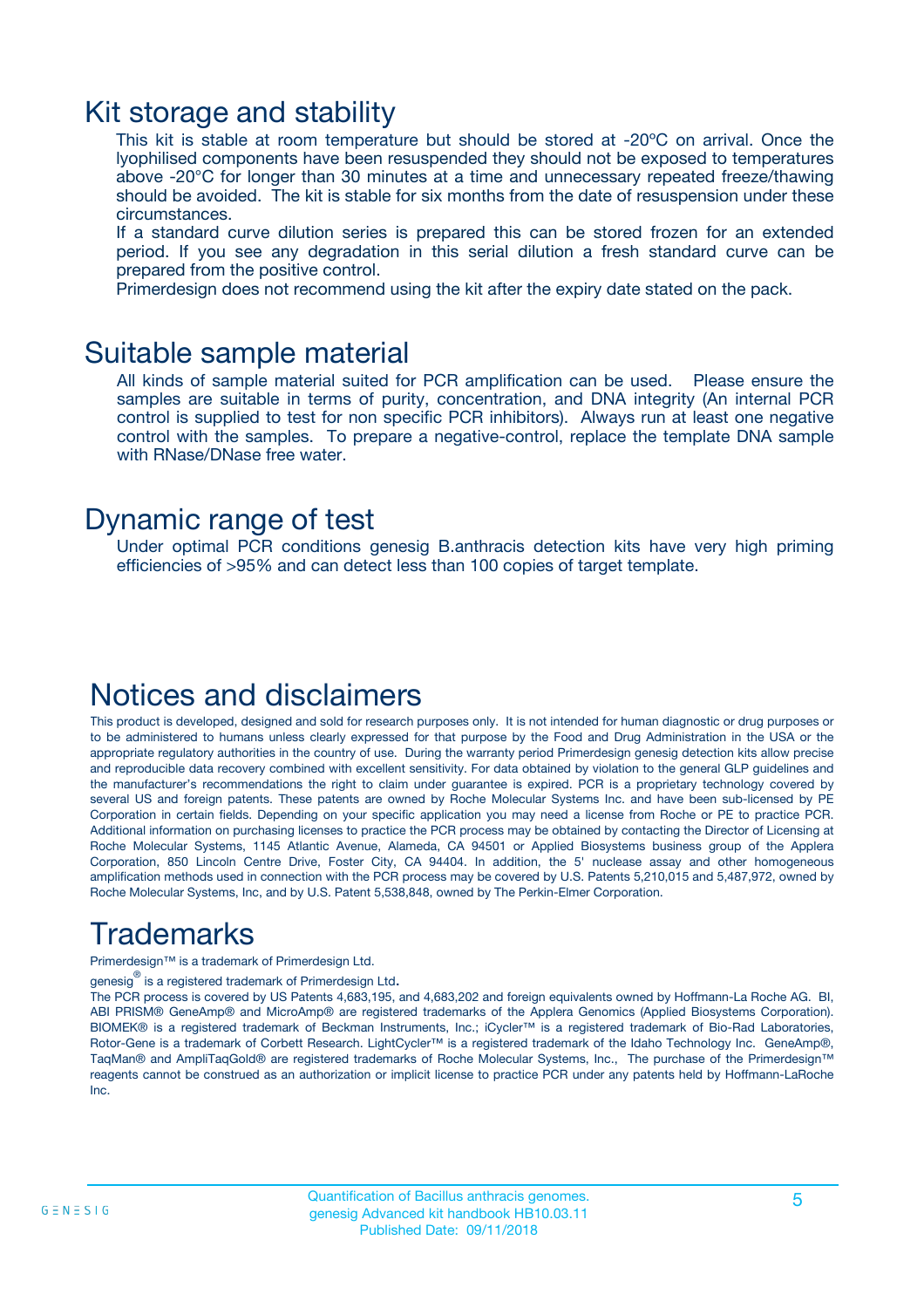## Principles of the test

#### **Real-time PCR**

A B.anthracis specific primer and probe mix is provided and this can be detected through the FAM channel.

The primer and probe mix provided exploits the so-called TaqMan® principle. During PCR amplification, forward and reverse primers hybridize to the B.anthracis DNA. A fluorogenic probe is included in the same reaction mixture which consists of a DNA probe labeled with a 5`-dye and a 3`-quencher. During PCR amplification, the probe is cleaved and the reporter dye and quencher are separated. The resulting increase in fluorescence can be detected on a range of qPCR platforms.

#### **Positive control**

For copy number determination and as a positive control for the PCR set up, the kit contains a positive control template. This can be used to generate a standard curve of B.anthracis copy number / Cq value. Alternatively the positive control can be used at a single dilution where full quantitative analysis of the samples is not required. Each time the kit is used, at least one positive control reaction must be included in the run. A positive result indicates that the primers and probes for detecting the target B.anthracis gene worked properly in that particular experimental scenario. If a negative result is obtained the test results are invalid and must be repeated. Care should be taken to ensure that the positive control does not contaminate any other kit component which would lead to false-positive results. This can be achieved by handling this component in a Post PCR environment. Care should also be taken to avoid cross-contamination of other samples when adding the positive control to the run. This can be avoided by sealing all other samples and negative controls before pipetting the positive control into the positive control well.

#### **Negative control**

To validate any positive findings a negative control reaction should be included every time the kit is used. For this reaction the RNase/DNase free water should be used instead of template. A negative result indicates that the reagents have not become contaminated while setting up the run.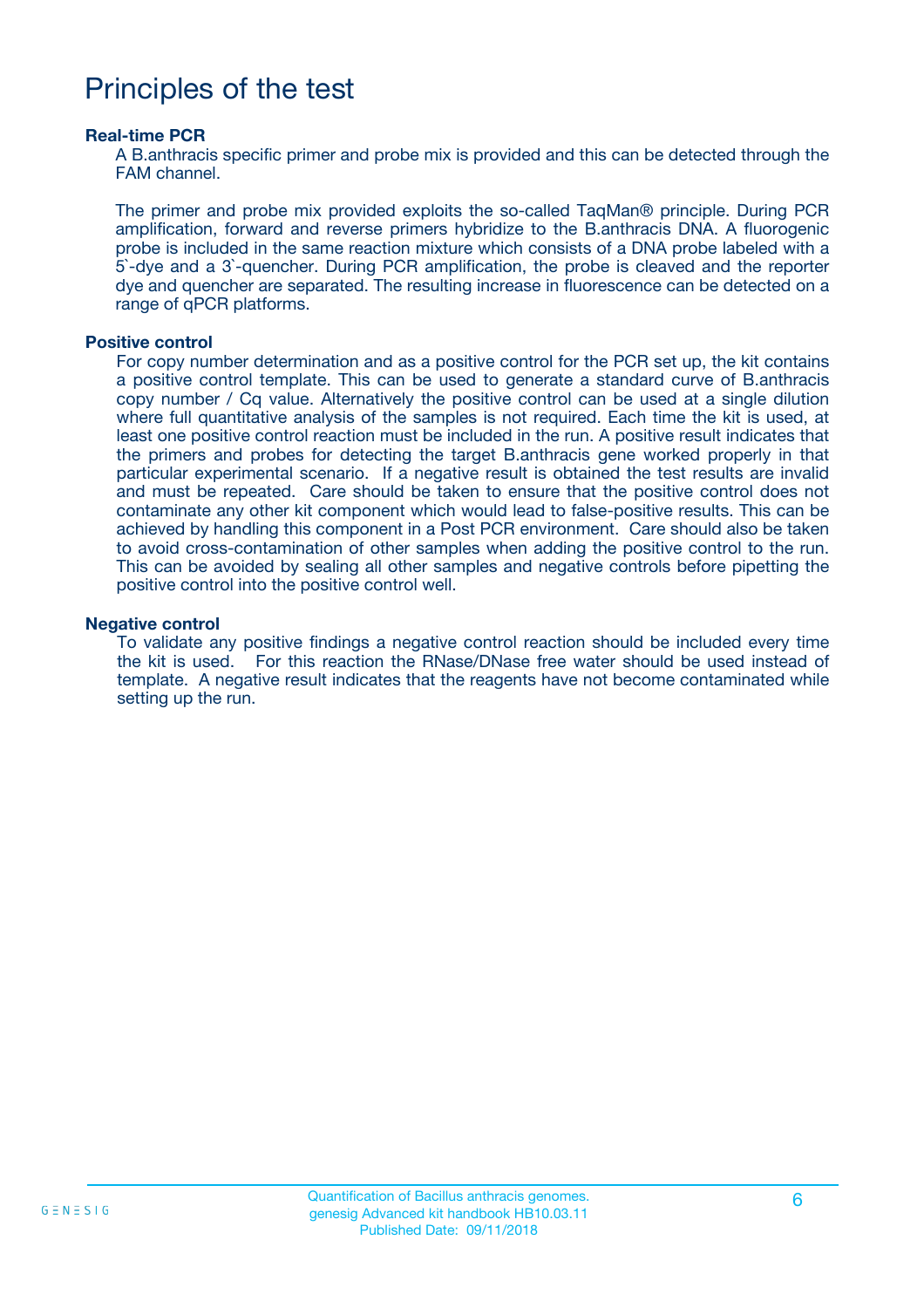#### **Internal DNA extraction control**

When performing DNA extraction, it is often advantageous to have an exogenous source of DNA template that is spiked into the lysis buffer. This control DNA is then co-purified with the sample DNA and can be detected as a positive control for the extraction process. Successful co-purification and qPCR for the control DNA also indicates that PCR inhibitors are not present at a high concentration.

A separate primer and probe mix are supplied with this kit to detect the exogenous DNA using qPCR. The primers are present at PCR limiting concentrations which allows multiplexing with the target sequence primers. Amplification of the control DNA does not interfere with detection of the B.anthracis target DNA even when present at low copy number. The Internal control is detected through the VIC channel and gives a Cq value of 28+/-3.

#### **Endogenous control**

To confirm extraction of a valid biological template, a primer and probe mix is included to detect an endogenous gene. Detection of the endogenous control is through the FAM channel and it is NOT therefore possible to perform a multiplex with the B.anthracis primers. A poor endogenous control signal may indicate that the sample did not contain sufficient biological material.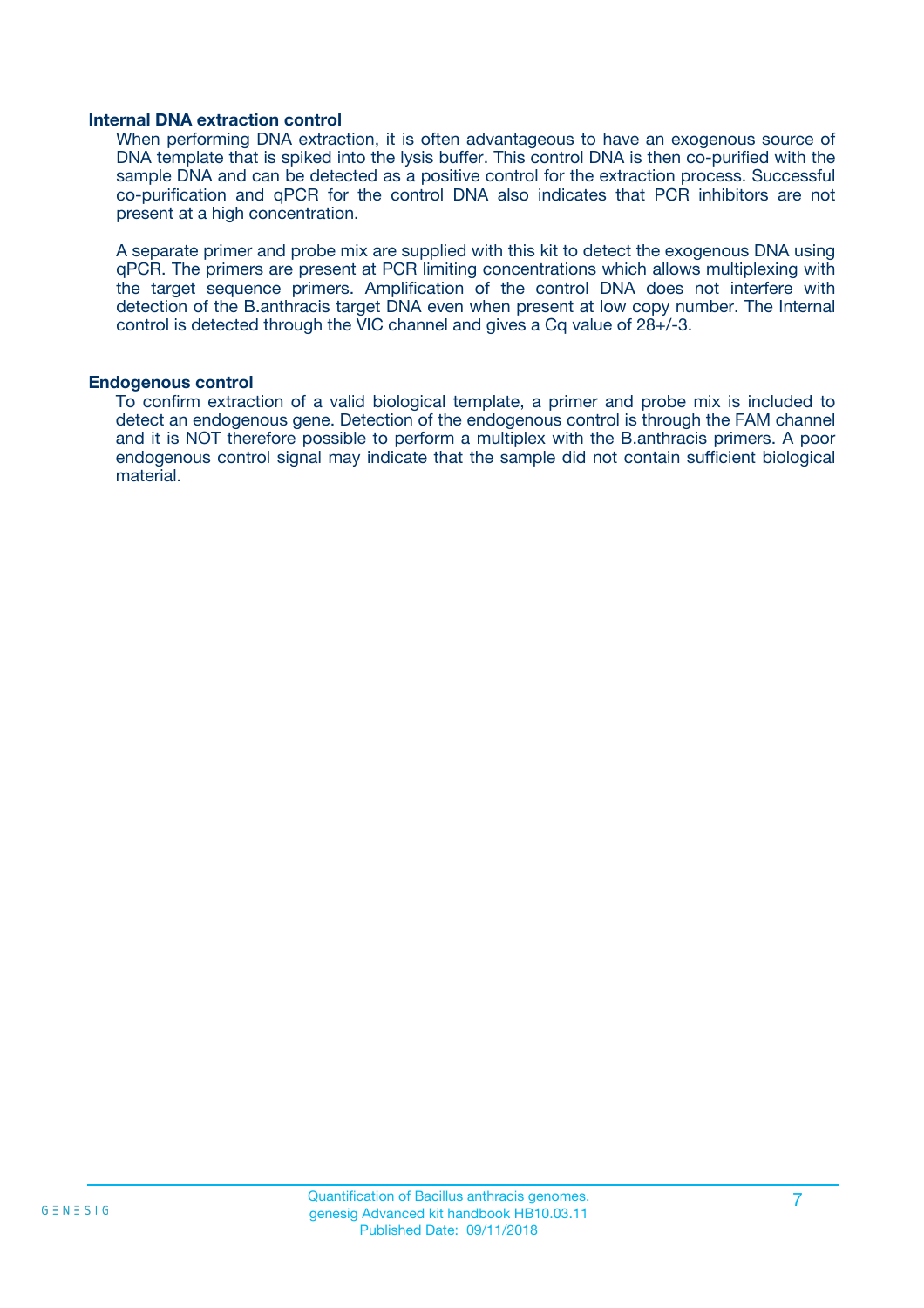### Resuspension protocol

To minimize the risk of contamination with foreign DNA, we recommend that all pipetting be performed in a PCR clean environment. Ideally this would be a designated PCR lab or PCR cabinet. Filter tips are recommended for all pipetting steps.

- **1. Pulse-spin each tube in a centrifuge before opening.** This will ensure lyophilised primer and probe mix is in the base of the tube and is not spilt upon opening the tube.
- **2. Resuspend the primer/probe mixes in the RNase/DNase free water supplied, according to the table below:**

To ensure complete resuspension, vortex each tube thoroughly.

| Component - resuspend in water                       |         |  |
|------------------------------------------------------|---------|--|
| <b>Pre-PCR pack</b>                                  |         |  |
| B.anthracis primer/probe mix (BROWN)                 | $165$ µ |  |
| Internal extraction control primer/probe mix (BROWN) | 165 µl  |  |
| Endogenous control primer/probe mix (BROWN)          | 165 µl  |  |

**3. Resuspend the internal control template and positive control template in the template preparation buffer supplied, according to the table below:** To ensure complete resuspension, vortex each tube thoroughly.

| Component - resuspend in template preparation buffer |  |  |  |
|------------------------------------------------------|--|--|--|
| <b>Pre-PCR heat-sealed foil</b>                      |  |  |  |
| Internal extraction control DNA (BLUE)               |  |  |  |
| <b>Post-PCR heat-sealed foil</b>                     |  |  |  |
| B.anthracis Positive Control Template (RED) *        |  |  |  |

\* This component contains high copy number template and is a VERY significant contamination risk. It must be opened and handled in a separate laboratory environment, away from the other components.

### DNA extraction

The internal extraction control DNA can be added either to the DNA lysis/extraction buffer or to the DNA sample once it has been resuspended in lysis buffer.

**DO NOT add the internal extraction control DNA directly to the unprocessed biological sample as this will lead to degradation and a loss in signal.**

- **1. Add 4µl of the Internal extraction control DNA (BLUE) to each sample in DNA lysis/extraction buffer per sample.**
- **2. Complete DNA extraction according to the manufacturers protocols.**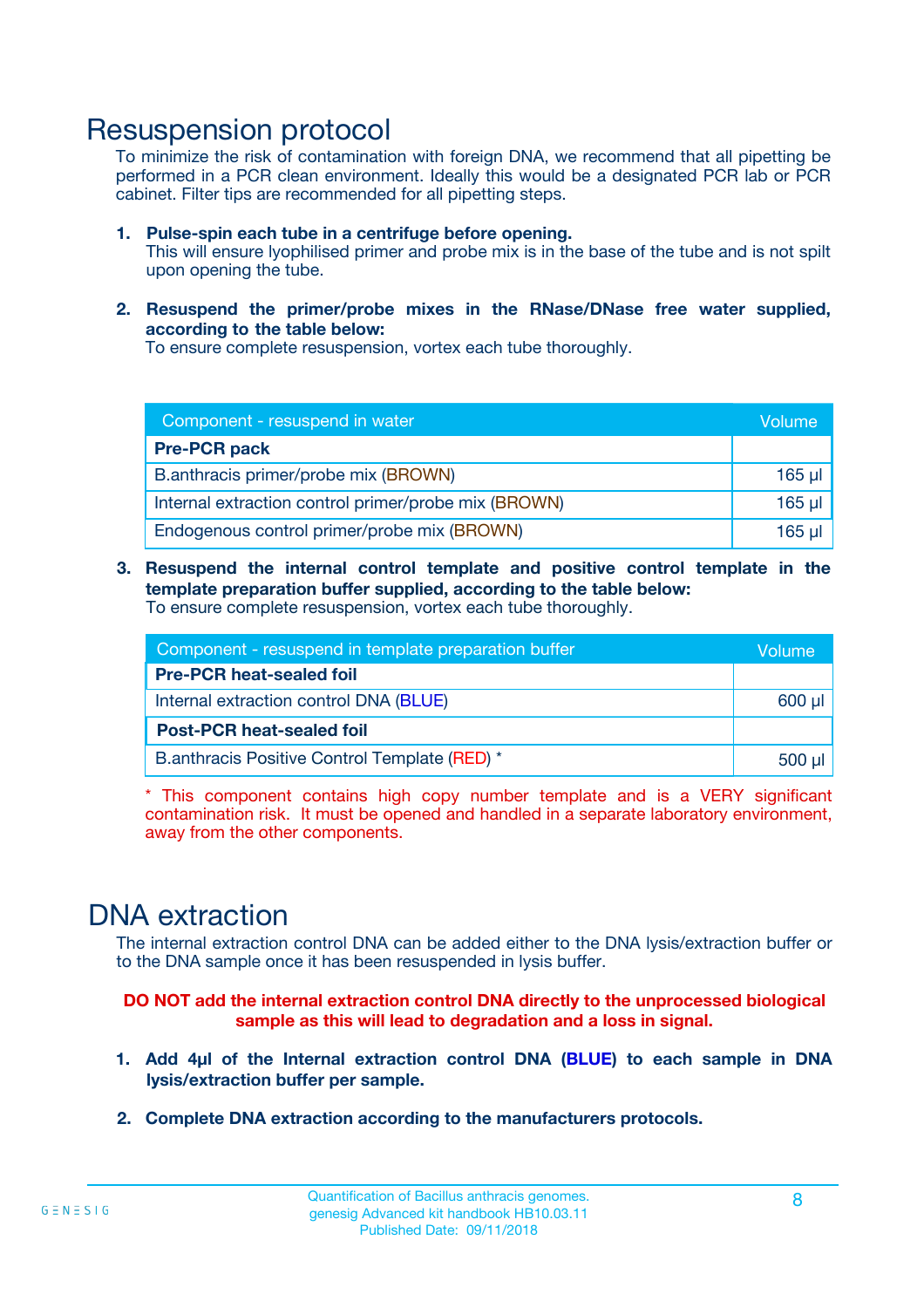# qPCR detection protocol

**1. For each DNA sample prepare a reaction mix according to the table below:** Include sufficient reactions for positive and negative controls.

| Component                                            | Volume   |
|------------------------------------------------------|----------|
| oasig or PrecisionPLUS 2X qPCR Master Mix            | 10 $\mu$ |
| B.anthracis primer/probe mix (BROWN)                 | 1 µI I   |
| Internal extraction control primer/probe mix (BROWN) | 1 µl     |
| <b>RNase/DNase free water (WHITE)</b>                | $3 \mu$  |
| <b>Final Volume</b>                                  | 15 µl    |

**2. For each DNA sample prepare an endogenous control reaction according to the table below (Optional):**

**This control reaction will provide useful information regarding the quality of the biological sample.**

| Component                                   | Volume   |
|---------------------------------------------|----------|
| oasig or PrecisionPLUS 2X qPCR Master Mix   | $10 \mu$ |
| Endogenous control primer/probe mix (BROWN) | 1 µI     |
| <b>RNase/DNase free water (WHITE)</b>       | $4 \mu$  |
| <b>Final Volume</b>                         | 15 µl    |

- **3. Pipette 15µl of each mix into individual wells according to your qPCR experimental plate set up.**
- **4. Prepare sample DNA templates for each of your samples.**
- **5. Pipette 5µl of DNA template into each well, according to your experimental plate set up.**

For negative control wells use 5µl of RNase/DNase free water. The final volume in each well is 20ul.

**6. If a standard curve is included for quantitative analysis, prepare a reaction mix according to the table below:**

| Component                                 | Volume  |
|-------------------------------------------|---------|
| oasig or PrecisionPLUS 2X qPCR Master Mix | 10 µl   |
| B.anthracis primer/probe mix (BROWN)      | 1 µI    |
| <b>RNase/DNase free water (WHITE)</b>     | $4 \mu$ |
| <b>Final Volume</b>                       | 15 µl   |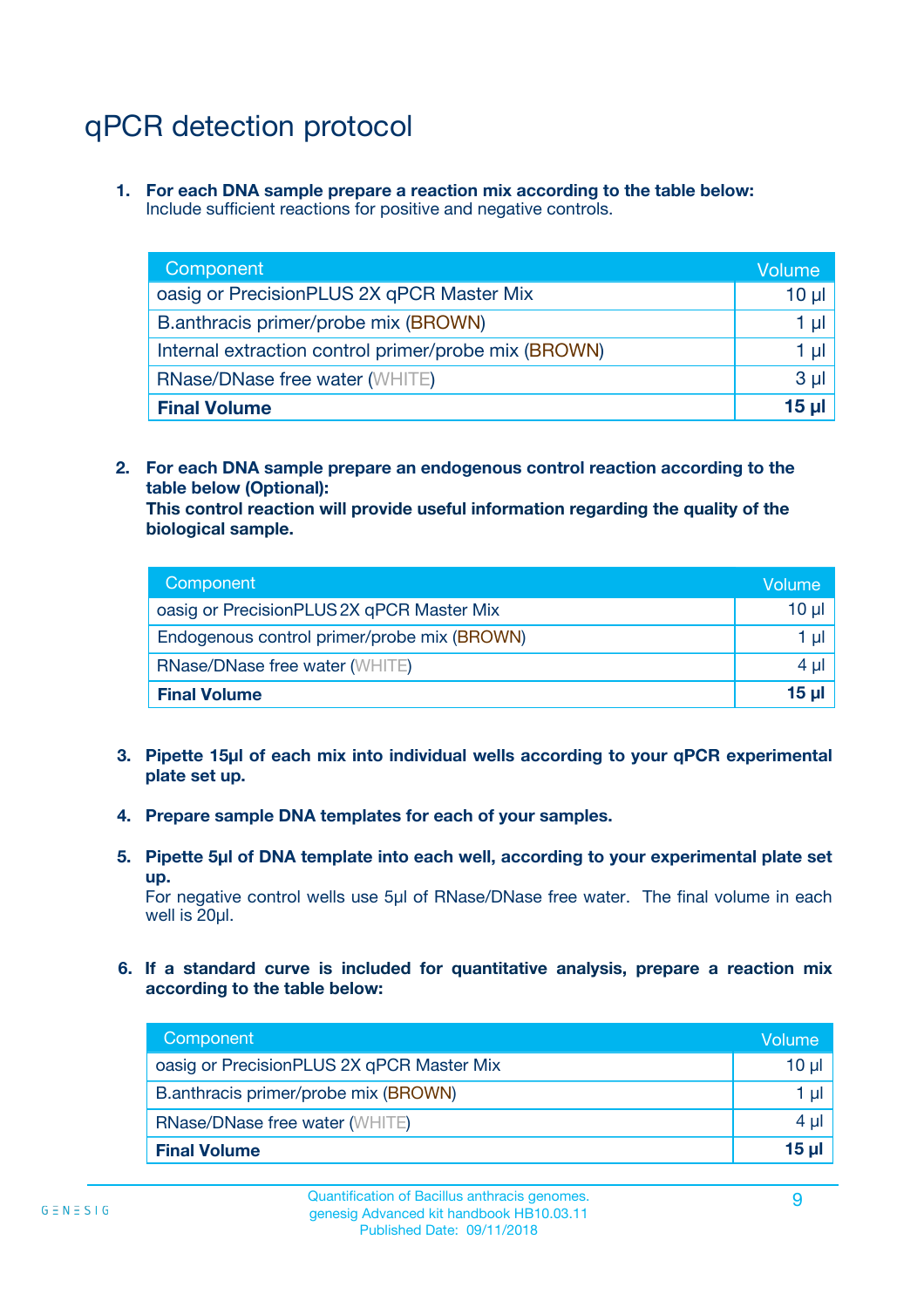#### **7. Preparation of standard curve dilution series.**

- 1) Pipette 90µl of template preparation buffer into 5 tubes and label 2-6
- 2) Pipette 10µl of Positive Control Template (RED) into tube 2
- 3) Vortex thoroughly
- 4) Change pipette tip and pipette 10µl from tube 2 into tube 3
- 5) Vortex thoroughly

Repeat steps 4 and 5 to complete the dilution series

| <b>Standard Curve</b>         | <b>Copy Number</b>     |
|-------------------------------|------------------------|
| Tube 1 Positive control (RED) | $2 \times 10^5$ per µl |
| Tube 2                        | $2 \times 10^4$ per µl |
| Tube 3                        | $2 \times 10^3$ per µl |
| Tube 4                        | $2 \times 10^2$ per µl |
| Tube 5                        | 20 per µl              |
| Tube 6                        | 2 per µl               |

**8. Pipette 5µl of standard template into each well for the standard curve according to your experimental plate set up.**

#### The final volume in each well is 20µl.

# qPCR amplification protocol

Amplification conditions using oasig or PrecisionPLUS 2X qPCR Master Mix.

|             | <b>Step</b>       | <b>Time</b>     | Temp    |
|-------------|-------------------|-----------------|---------|
|             | Enzyme activation | 2 min           | 95 °C   |
| Cycling x50 | Denaturation      | 10 <sub>s</sub> | 95 $°C$ |
|             | DATA COLLECTION * | 60 s            | 60 °C   |

\* Fluorogenic data should be collected during this step through the FAM and VIC channels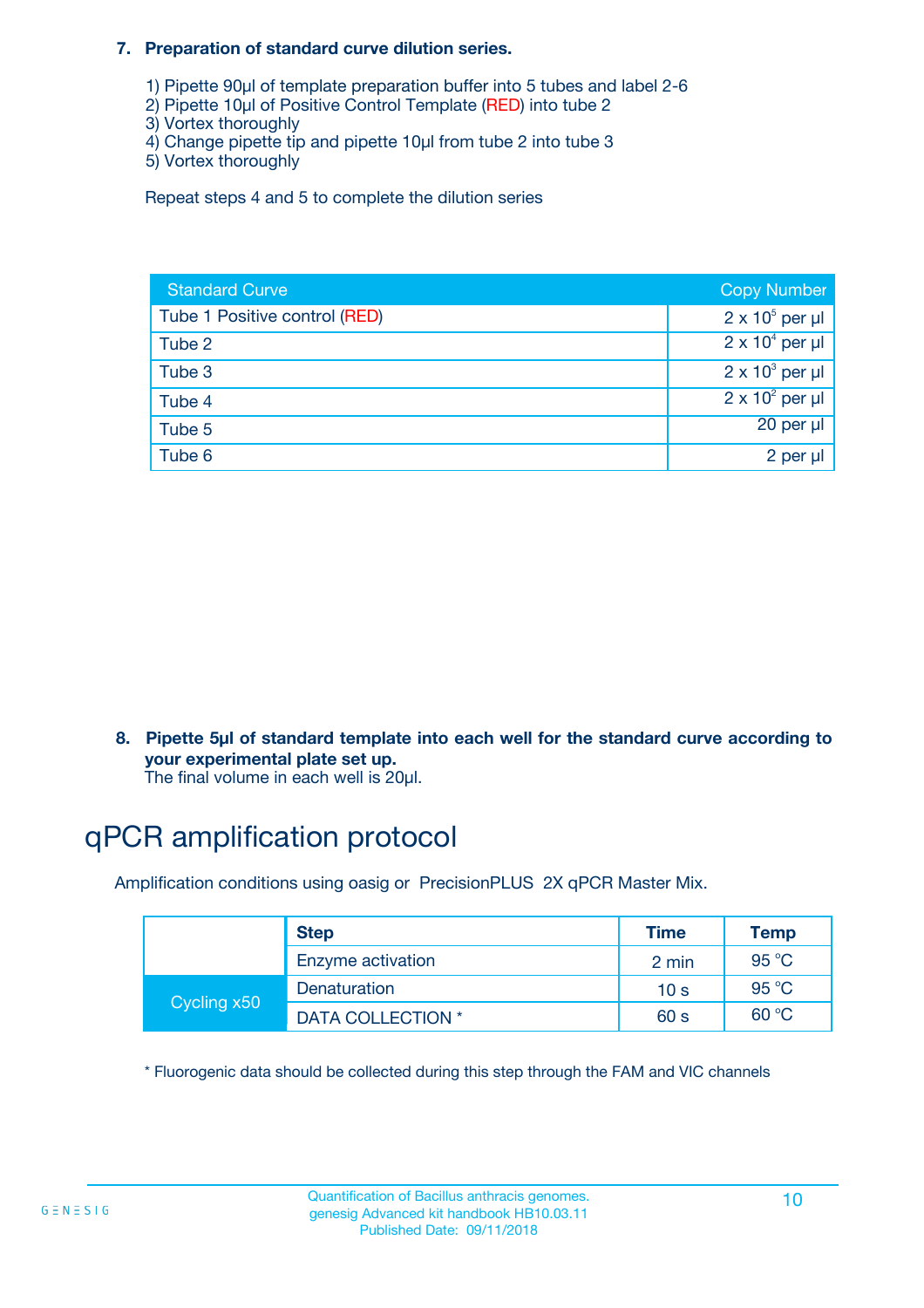# Interpretation of results

| <b>Target</b><br>(FAM) | <b>Internal</b><br>control<br>(NIC) | <b>Positive</b><br>control | <b>Negative</b><br>control | Interpretation                                                                                                  |
|------------------------|-------------------------------------|----------------------------|----------------------------|-----------------------------------------------------------------------------------------------------------------|
| $\leq 30$              | $+ 1 -$                             | ÷                          |                            | <b>POSITIVE QUANTITATIVE RESULT</b><br>calculate copy number                                                    |
| > 30                   | ٠                                   | ÷                          |                            | <b>POSITIVE QUANTITATIVE RESULT</b><br>calculate copy number                                                    |
| > 30                   |                                     | ÷                          |                            | <b>POSITIVE QUALITATIVE RESULT</b><br>do not report copy number as this<br>may be due to poor sample extraction |
|                        | ÷                                   | ÷                          |                            | <b>NEGATIVE RESULT</b>                                                                                          |
| $+ 1 -$                | $+ 1 -$                             | ÷                          | $\leq$ 35                  | <b>EXPERIMENT FAILED</b><br>due to test contamination                                                           |
| $+$ / -                | $+ 1 -$                             | ÷                          | > 35                       | $\star$                                                                                                         |
|                        |                                     | ÷                          |                            | <b>SAMPLE PREPARATION FAILED</b>                                                                                |
|                        |                                     |                            | $+$ /                      | <b>EXPERIMENT FAILED</b>                                                                                        |

Positive control template (**RED**) is expected to amplify between Cq 16 and 23. Failure to satisfy this quality control criterion is a strong indication that the experiment has been compromised.

\*Where the test sample is positive and the negative control is positive with a  $Ca > 35$ , the sample must be reinterpreted based on the relative signal strength of the two results:



If the sample amplifies  $> 5$  Cq earlier than the negative control then the sample should be reinterpreted (via the table above) with the negative control verified as negative.



If the sample amplifies  $< 5$  Cq earlier than the negative control then the positive sample result is invalidated and<br>the result should be determined  $the$  result should be inconclusive due to test contamination. The test for this sample should be repeated.